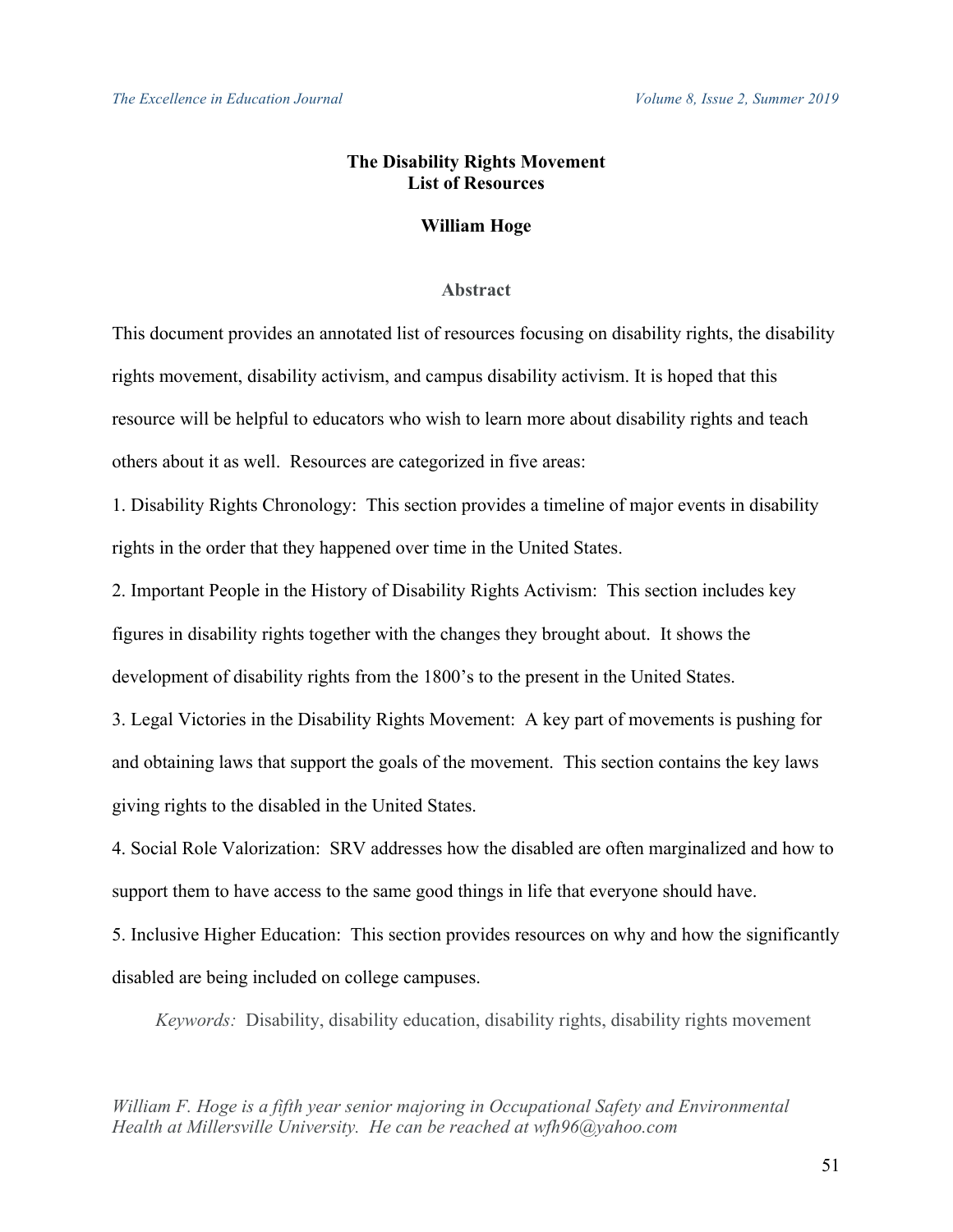*The Excellence in Education Journal Volume 8, Issue 2, Summer 2019*

## **Disability Rights Chronology**

## **1. Disability Rights Timeline**

https://en.wikipedia.org/wiki/Timeline of disability rights in the United States

This Wikipedia chronological timeline from the Revolutionary War though the present outlines the major people and events in the history of disability rights and what each contributed. This timeline is unique because of the way that Wikipedia functions as a source that the public can add to and edit it. Because of the many contributors worldwide over many years, it contains many more events and nuances than other disability timelines.

## **Key Persons in the History of Disability Rights Activism**

## 2. **Dorothea Dix, Pioneer in Disability Rights, National Women's History Museum**

Webpage, https://www.womenshistory.org/education-resources/biographies/dorothea-dix "They're confined in cages, closets, cellars! Chained, beaten with rods,

lashed into obedience" Dorothea Dix

This museum site tells about the life and work of Dorothea Dix, an an early pioneer in disability rights who toured prisons and workhouses in the 1840's and exclaimed that the sick and insane were being tortured, unfed, and physically and sexually abused. While society viewed disabled persons as 'something' to be rejected, Dix focused national attention to helping the disabled rather than hurting them. She established five hospitals and her national tours and speaking influenced the creation of clean, well-kept hospitals and staff with trained personnel who could help the disabled to lead a comfortable life.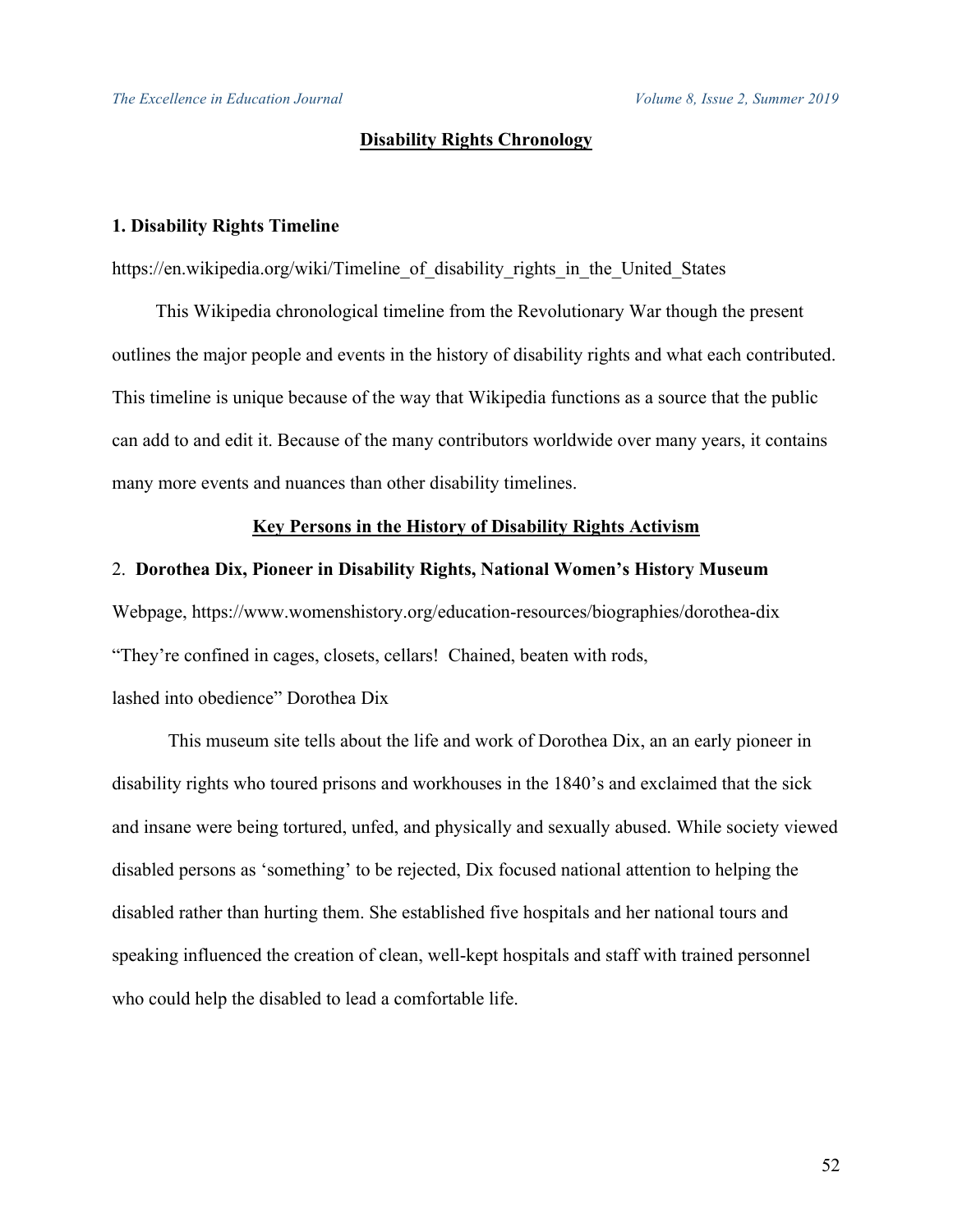## **3. Abraham Lincoln Founder of Gallaudet University, Washington Post Article**

https://www.washingtonpost.com/local/education/gallaudet-university-marks-150-years-sincelincoln-signed-a-bill-for-deaf-higher-education/2014/04/08/ae77a548-bf47-11e3-b574 f8748871856a\_story.html?utm\_term=.8721016e5c60

This Washington Post article tells how individual-led disability activism came to a national focus when President Abraham Lincoln established a charter for Gallaudet University in 1860, a school for the deaf, mute, and blind. In doing this, he said that he, "created a beacon in the world for visual learning, visual language, social justice and full rights for deaf and hard-of-hearing people!" Later in 1864, Lincoln had two giant victories all in the same day to make the "the race" more fair: the Senate voted to support his proposed 13th Amendment to abolish slavery and Lincoln signed authorization for Gallaudet to become the first institution in the world to award college degrees to the deaf, mute, and blind. Lincoln's action sent a powerful national message that disabled persons are intelligent and capable. Today, Gallaudet University is proud to proclaim itself as, "the premier institution of learning, teaching and research for deaf and hardof-hearing students!"

#### **4. Oliver Brown and the Brown v. Board of Education Reader's Theater Script**

https://brownvboard.org/content/brown-case-brown-v-board

In 1954, Oliver Brown filed a lawsuit after the local public school district refused to enroll his daughter in the local school because she was black but insisted that she ride a bus to a school for blacks that was further away. While on the surface Brown's work might not appear to have anything to do with disability rights, it spoke to the larger issue of human rights and he won the case. The Brown V. Board of Education victory started the Disability Rights Movement (DRM) legal conversation by ruling that separate facilities, even if equal in their construction, were a form of discrimination. It propelled the DRM to one of its first legal victories; the Architectural

53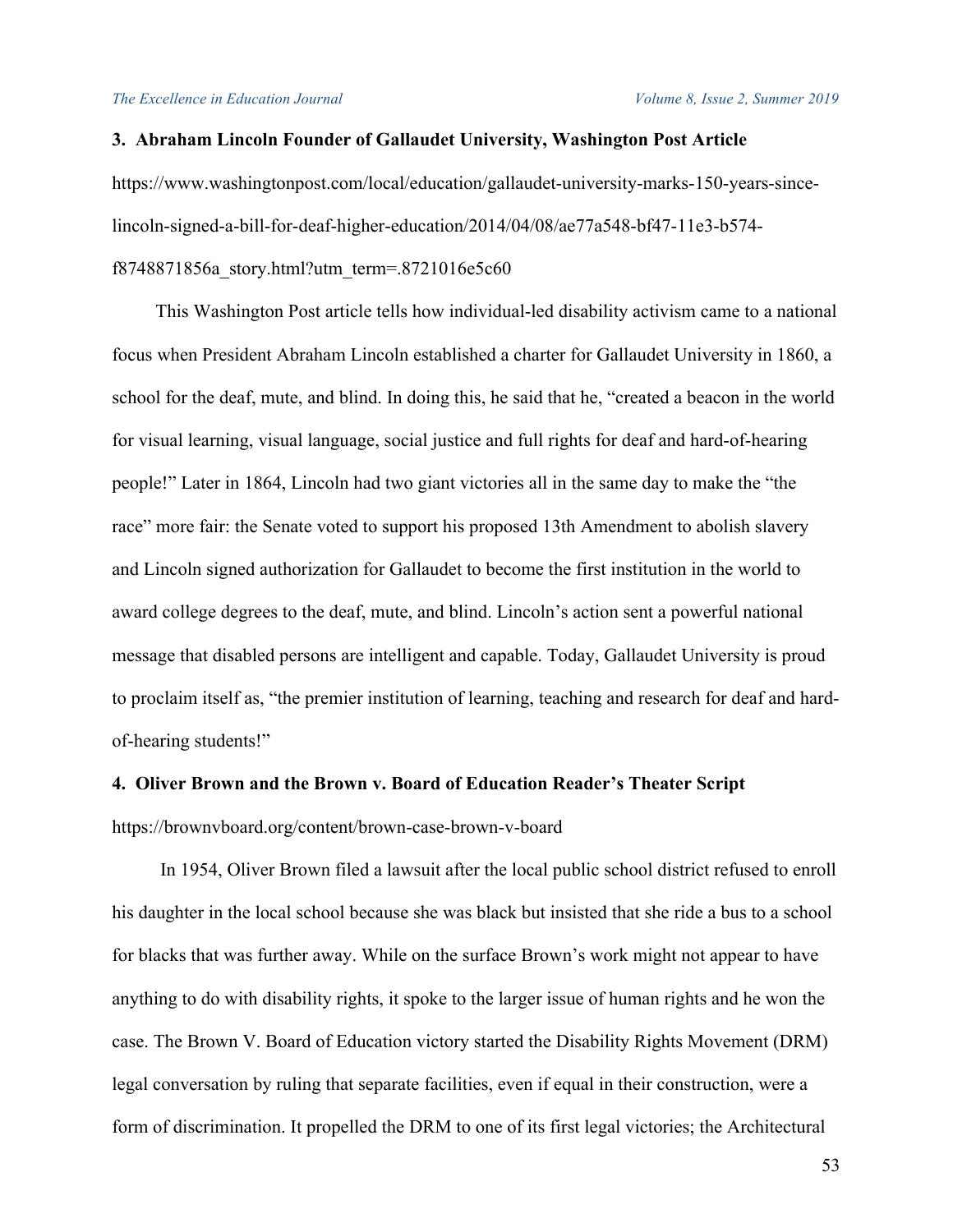Barriers Act of 1968 stipulated that separate facilities for the disabled were not equal and that any facility built with or receiving federal funds had to be accessible to all.

## **5. The Paul Longmore Institute Twitter Feed**

## https://twitter.com/longmoreinst?lang=en

Dr. Paul Longmore, San Francisco State University, staked his claim as a leading scholar of disability studies and one of only a few historians studying disability. He was unable to use his hands because of a childhood bout with polio, but that didn't stop him from expressing his ideas about disability rights and he wrote his first book by punching a keyboard with a pen he held in his mouth. It took him 10 years, and when he was done, he burned it in front of the Social Security Administration's offices in Los Angeles because he faced the loss of federally funded health insurance if he earned even modest royalties from his book. It made national headlines and highlighted how the disabled were being force to conform to the government "work disincentive" model of being totally unable to do anything or else literally die from lack of the support they need to live daily life. Longmore's book burning fueled public policy changes that promoted disabled persons being able to participate more fully in education and the work place without losing their government benefits.

#### **6. Judy Heuman, Activist, Government Official, TED Talk**

## https://www.ted.com/speakers/judith\_heumann

Heumann, a post-polio paraplegic in her wheelchair, had been declared a "fire hazard" by her local school when she was a child and was prohibited from attending. But in the 1970s, she created new waves. Using the technology of the day (phone, TV, and print), Heumann gathered a small group to form Disabled in Action (DIA) and grew this group of disabled activists so they could march together effectively even blocking Nixon's 1972 campaign efforts to raise awareness for disability rights. Heumann captured media attention (which she did quite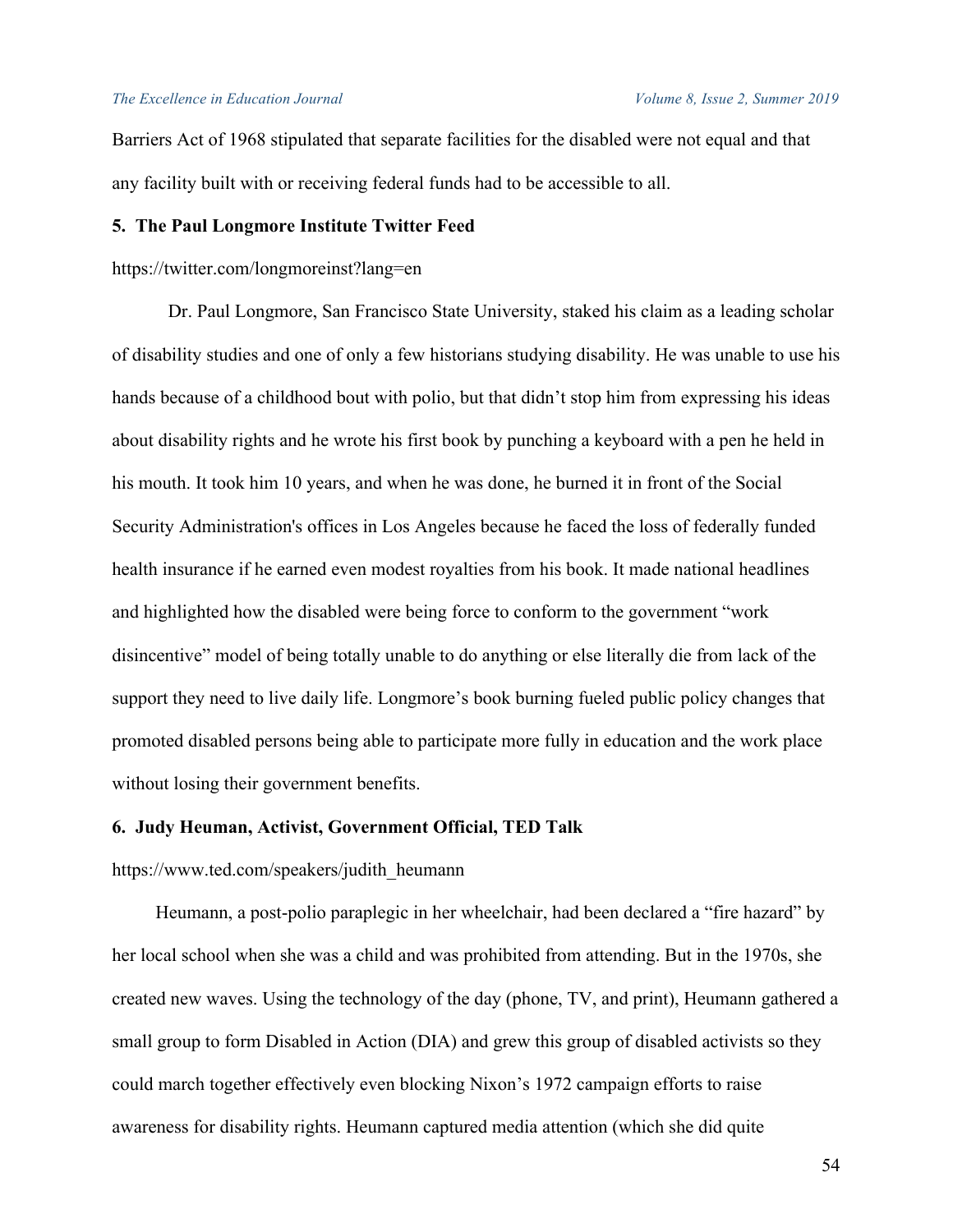#### *The Excellence in Education Journal Volume 8, Issue 2, Summer 2019*

effectively with her radiant personality) making her the initiator of media involvement in the Disability Rights Movement. This coverage further propelled the DRM towards legal victories and Heumann wrote legislation leading to the Americans with Disabilities Act (1990) and the Individuals with Disabilities Education Act (1990). President Obama appointed her as the first Special Advisor for International Disability Rights at the U.S. Department of State. Since then, she has served as Senior Fellow at the Ford Foundation.

## **Legal Victories in the Disability Rights Movement**

## **7. The Architectural Barriers Act of 1968**

https://www.access-board.gov/the-board/laws/architectural-barriers-act-aba

The Architectural Barriers Act of 1968 law requires that buildings or facilities that were designed, built, or altered with federal dollars or leased by federal agencies after August 12, 1968 be accessible to all persons regardless of their physical disabilities. Facilities that predate the law do not need to comply, but alterations or leases undertaken after the law took effect must be ADA compliant. The passage of this law helped to solve a particular problem, but it also created social reactions to propel the movement. It is valuable for undergraduates to know about this law historically but also to look around them and realize that the accessible features in buildings that they see are a result of this Act.

#### **8. Rehabilitation Act of 1973**

#### https://www.ada.gov/cguide.htm#anchor65610

This document from the U.S. Department of Labor outlines the key points of the law which require agencies to take affirmative action in hiring, placing and advancing of individuals with disabilities. Section 503 prohibits employment discrimination based on disability and requires affirmative action in the hiring, placement and advancement of people with disabilities by federal contractors or subcontractors. Section 504 prohibits recipients of federal financial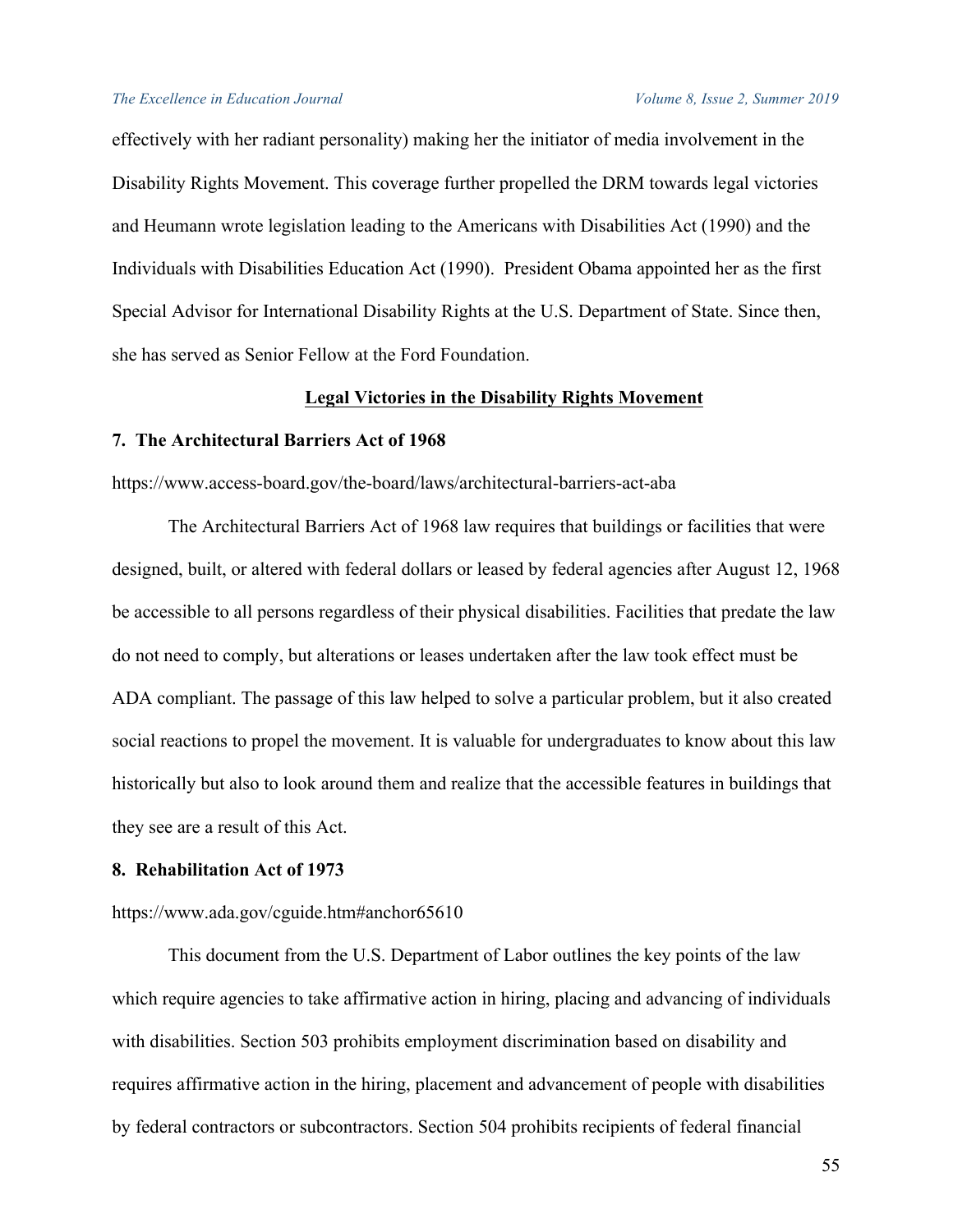assistance from discriminating against qualified individuals with disabilities in employment and in their programs and activities. Section 508 applies to Federal Government agencies and the technology providers that sell to them and requires that all information and communications technology (ICT) the Federal Government develops, procures, maintains and uses be accessible to people with disabilities.

## **9. Individuals with Disabilities Education Act of 1975 (IDEA)**

https://sites.ed.gov/idea/about-idea/

IDEA guaranteed children a "free and appropriate public education" (FAPE) and ensures special education students the right to education in a "least restrictive environment" (LRE). Through this law, the federal government acknowledged that, "Disability is a natural part of the human experience and in no way diminishes the right of individuals to participate in or contribute to society. Improving educational results for children with disabilities is an essential element of our national policy of ensuring equality of opportunity, full participation, independent living, and economic self-sufficiency for individuals with disabilities." IDEA was the first major legal victory that the DRM had in the realm of education.

## **10. Americans with Disabilities Act of 1990**

https://www.ada.gov/cguide.htm#anchor62335

The Americans with Disabilities Act (ADA) prohibits discrimination against people with disabilities in employment, transportation, public accommodations, communications and access to state and local government programs and services. Title I of the ADA protects the rights of employees and people seeking jobs. The ADA also establishes requirements for telecommunications relay services. Title IV, which is regulated by the Federal Communications Commission, requires closed captioning of federally funded public service announcements.

56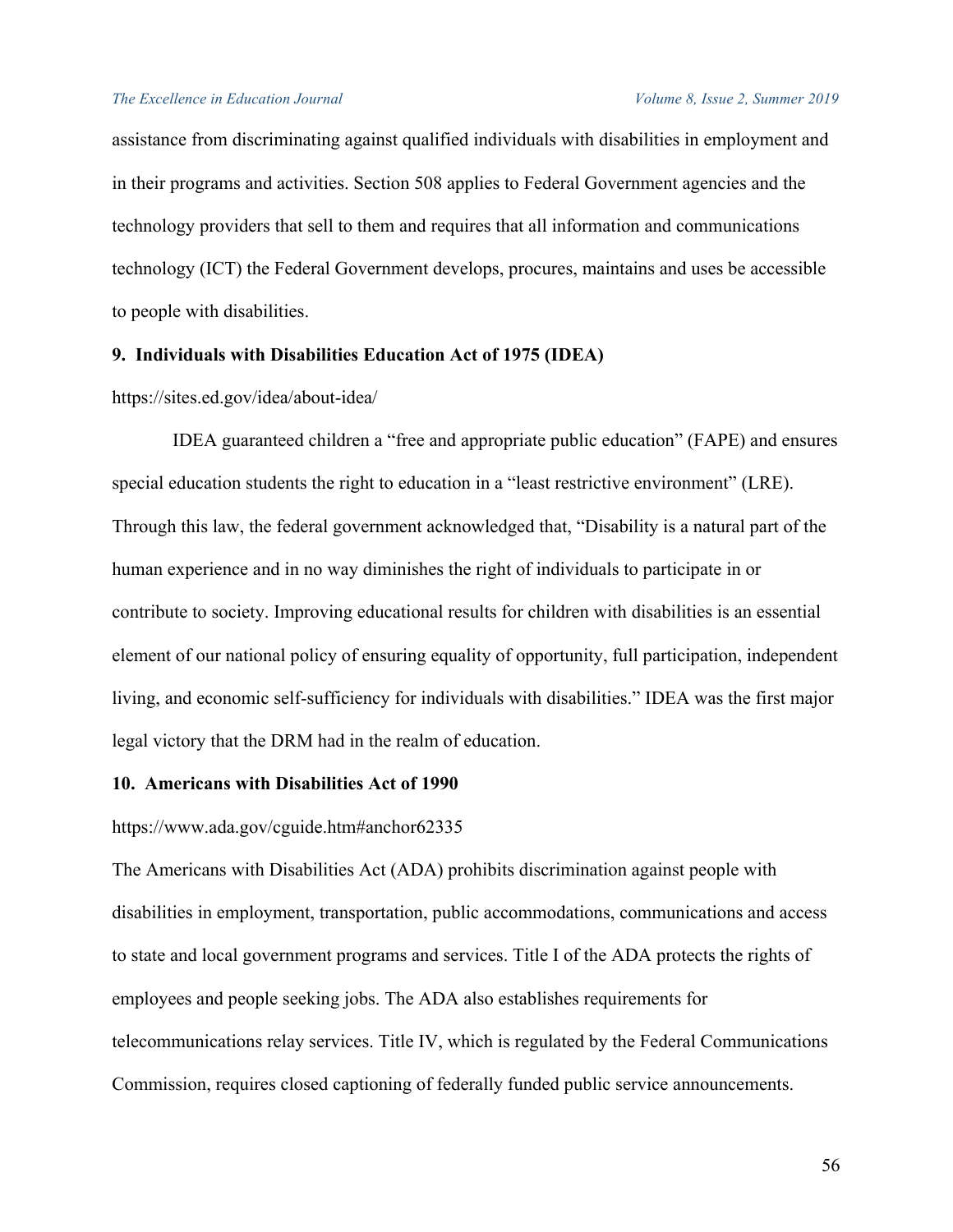## **Social Role Valorization**

#### **11. International Social Role Valorization Association Homepage**

https://socialrolevalorization.com

Social Role Valorization (SRV) is a powerful set of ideas for addressing the marginalization of people in society by supporting them to have access to the same good things in life enjoyed by typical people. The International SRV Association was formed in 2013 to promote Social Role Valorization (SRV) development, education, assessment, and leadership to assist people and organizations to implement SRV concepts so that vulnerable people may have better access. Role-valorizing asserts that the good things any society has to offer are more easily accessible to people who have valued social roles. Conversely, people who have devalued social roles, or very few or marginally valued ones, have a much harder time obtaining things of life available to most everyone else.

#### **12. Wolf Wolfensberger Interviews**

https://www.wolfwolfensberger.com/video-audio/extended-interviews-by-about- wolfensberger

Wolf Wolfensberger, Ph.D. was a world-renowned advocate for and expert on the care of the developmentally disabled. A faculty member in the Department of Psychiatry and a researcher at the former Nebraska Psychiatric Institute from 1964 to 1971, he later joined Syracuse University as director of the Training Institute for Human Service Planning, Leadership and Change Agentry. His research collection is a one-of-a-kind resource in the academic world.

#### **13. Social Role Valorization Facebook Page**

https://www.facebook.com/groups/8623212156/

This Facebook page is a group for individuals who have studied the theory of Social Role Valorization and are committed to its implementation. It gives up-to-date information about SRV ideas and events worldwide. It is a way for people who are interested in SRV to connect, support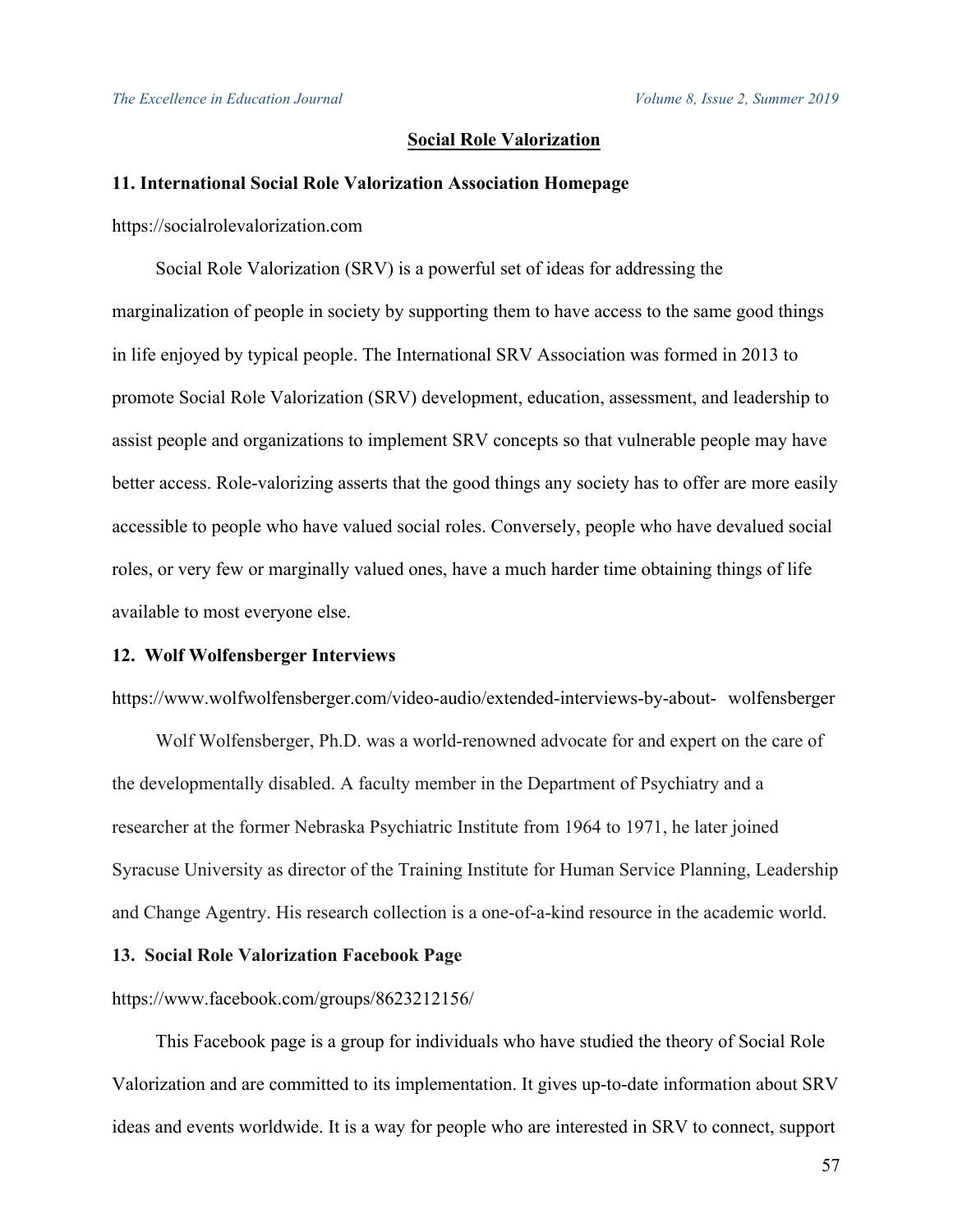## *The Excellence in Education Journal Volume 8, Issue 2, Summer 2019*

one another, and exchange ideas. This is a closed Facebook group but permission can be easily gained by request.

## **14. An Interpreted Pictorial Presentation on the History of Human Services**

http://www.mn.gov/mnddc/wolfensberger/index.html

Set  $1$ <sup> $\cdot$ </sup>

This series of 19 videos emphasizes the origins contemporary service patterns, universal lessons for planning service patterns, and lessons for planning and structuring of services which can be learned from this history. Videos begin with the early counts of human service interventions in the Greco-Roman times through western civilization. The overriding theme is that service has often served to limit the disabled.

Set 2:

This series of 12 videos emphasizes service patterns from the 1950's through the present along with implications for the future. From prior to the Reforms of the 1950's-70s to the present it covers implications for the future; specifically, what has gotten better, what has gotten worse, what is the same, and what lies ahead.

#### **Inclusive Higher Education**

## **15. Post-secondary Inclusive Education, Academic Journal Article**

Uditsky, B., & Hughson, E. (2012). Inclusive postsecondary education-an evidence-based moral imperative. *Journal of Policy & Practice in Intellectual Disabilities, 9*, 298–302.

This article discusses that inclusive education and the beliefs and principles of inclusive practices must be the foundation for inclusive postsecondary education. Although there is research for over 40 years about the benefits of inclusive education both for the disabled as well as for society as a whole, it still remains relatively rare. Programs that do exist are often only partially inclusive and segregate the disabled from the rest of the population. The rationale for a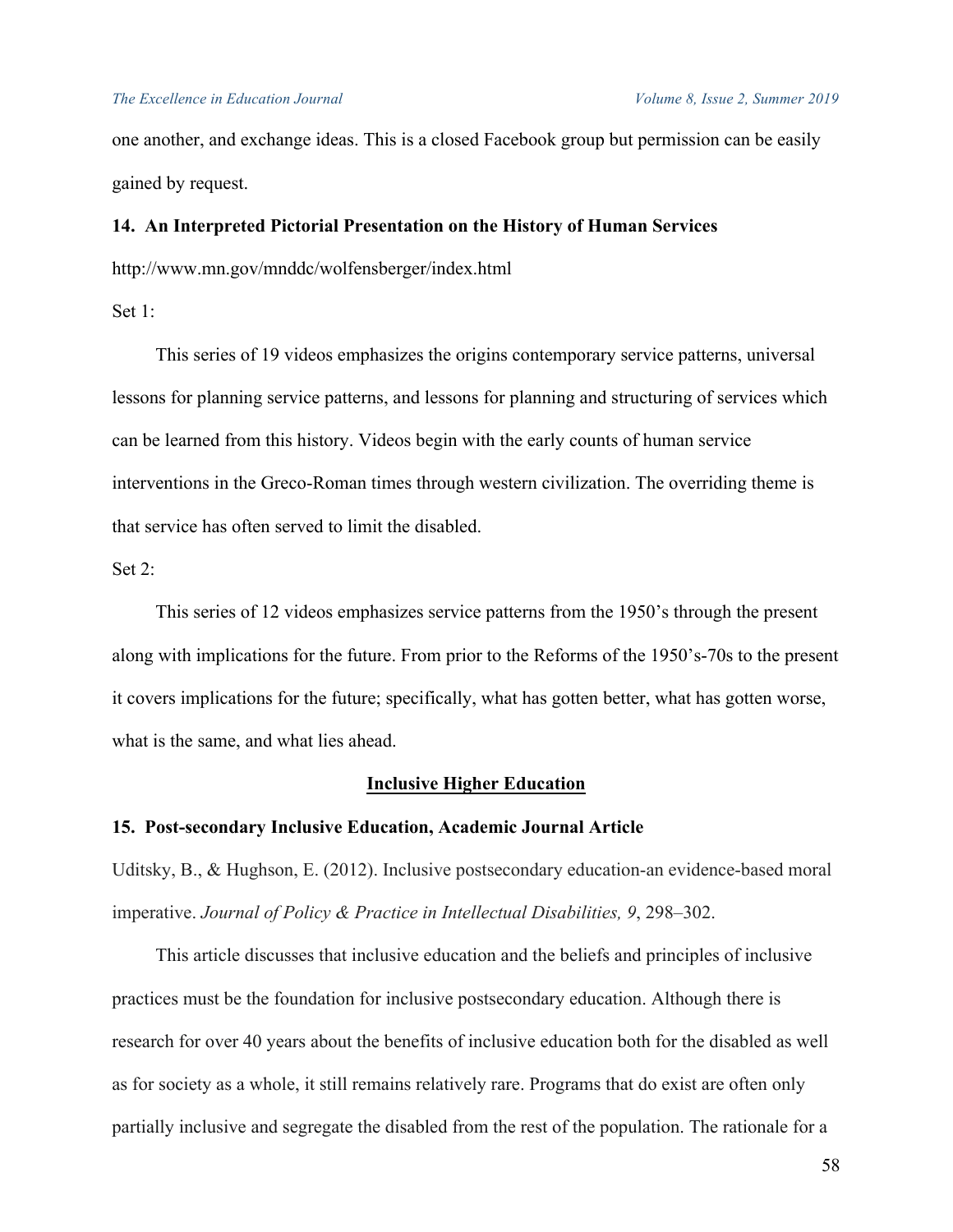totally inclusive approach is based on positive outcomes derived for young adults where opportunities for inclusion in context of universities, colleges, and technical schools offer a means for them to become part of regular life pathways that can lead to positive lifelong outcomes.

## **16. Think College Film**

https://thinkcollege.net/resources/rethinking-college

Think College is a national organization dedicated to developing, expanding, and improving inclusive higher education options for people with intellectual disability. Rethinking College is a 25-minute film produced by Think College that explores the growing movement to include students with intellectual disability in higher education. Through the perspectives of parents, educators, advocates, policy leaders, and (most importantly) students, this film illustrates how colleges and universities can provide a setting for all students to grow, learn, and build toward better futures.

## **17. PIHEC Infographic**

https://pihec.com/wp-content/uploads/2019/04/pihec-infographic-flyer-2019-02-1.pdf

Pennsylvania Inclusive Higher Education Consortium (PIHEC) is funded by the U.S. Department of Education Transition and Postsecondary Programs for Students with Intellectual Disabilities (TPSID) grant and is housed at Millersville University. The purpose of the Consortium is to further develop the Millersville University Integrated Studies model of postsecondary education for students with intellectual disabilities (ID) and to encourage program development among other Pennsylvania institutions of higher education (IHEs), although the model is now being further developed across the United States. PIHEC's vision is to design and support postsecondary campus settings in which education, authentic social experiences, independent living and integrated and competitive employment can be accessed by young adults

59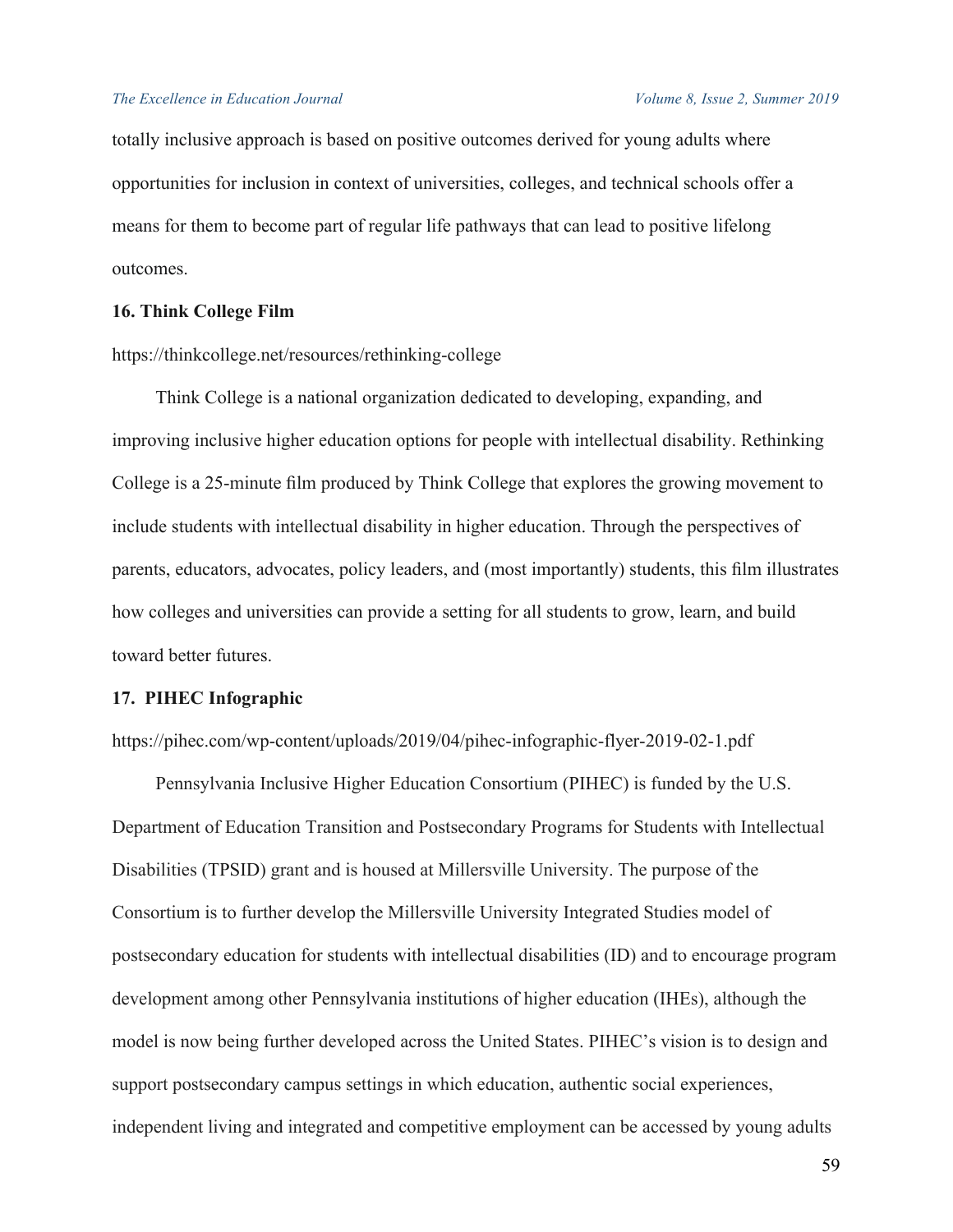with intellectual disabilities within inclusive and supportive environments.

# **18. Elks, M., Bechtel, J., Licata, A., Neuville, T. (2019).** *A Passion For Full Inclusion: Integrated Studies At Millersville University.* **Independently published book.**

https://www.amazon.com/dp/1098576578?ref =pe\_3052080\_397514860

Inclusive Postsecondary Education curriculums are university designed and aimed at giving access to a liberal arts education for students with intellectual disabilities. This book promotes fully inclusive postsecondary education and serves to assist others in implementing their own fully inclusive postsecondary education initiatives. A Passion For Full Inclusion and the model initiative is based on the disability studies framework, the theories of Dr. Wolf Wolfensberger, and is implemented with a healthy mix of passion and practical organizational strategies. The stories told in this book are meant to guide and inspire institutions of higher education as they create a fully inclusive postsecondary education curriculum.

## **19. Daniel Castellanos, Graduation Speech, First Integrated Studies Graduate**

https://pihec.com/daniel-castellanos-first-integrated-studies-graduate-at-millersville-university/

Dan Castellanos was the first graduate from the Integrated Studies program at Millersville University and among the first to graduate from any such program in the United States. Dan has significant intellectual disabilities and throughout his K-12 education was, like most Integrated Studies students, isolated as a special education student in his school. Like others with intellectual disabilities, he was told that college would never be something he could do. This source is helpful for undergraduates because it demonstrates another victory in the DRM as disabled persons can be more included in college education and life.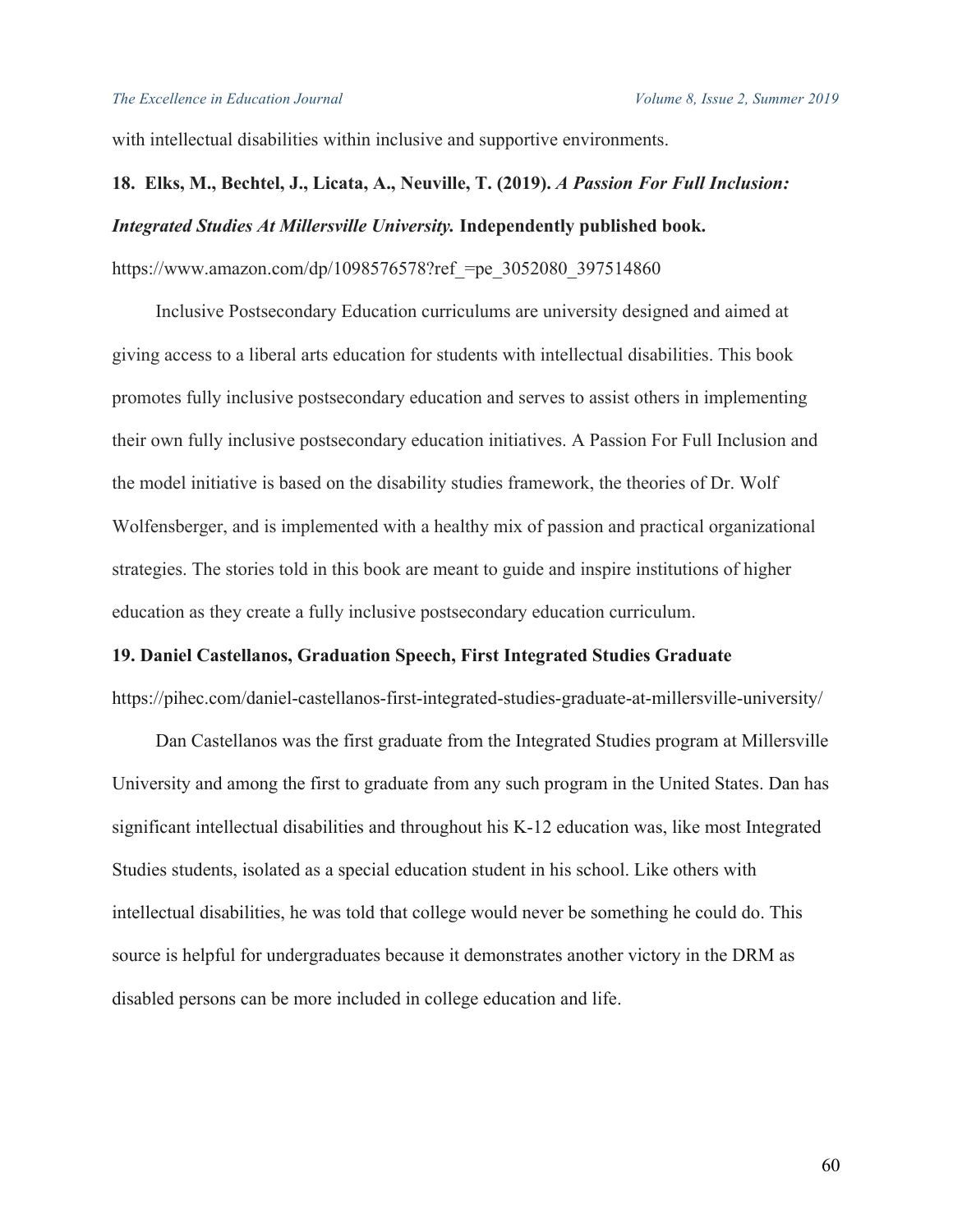# **20. ADAPT Blog**

https://adapt.org/category/blog/

ADAPT is a national grass-roots community that organizes disability rights activists to engage in nonviolent direct action, including civil disobedience, to assure the civil and human rights of people with disabilities to live in freedom. This blog is valuable to undergraduates because it provides very up-to-date information on how, where, and when the disabled can be involved in direct action. Longmore and Heumann often were alone as disabled persons advocating for the disabled. ADAPT arose from their efforts and also to mobilize the disabled population to learn how to advocate and have the opportunity to come together to advocate.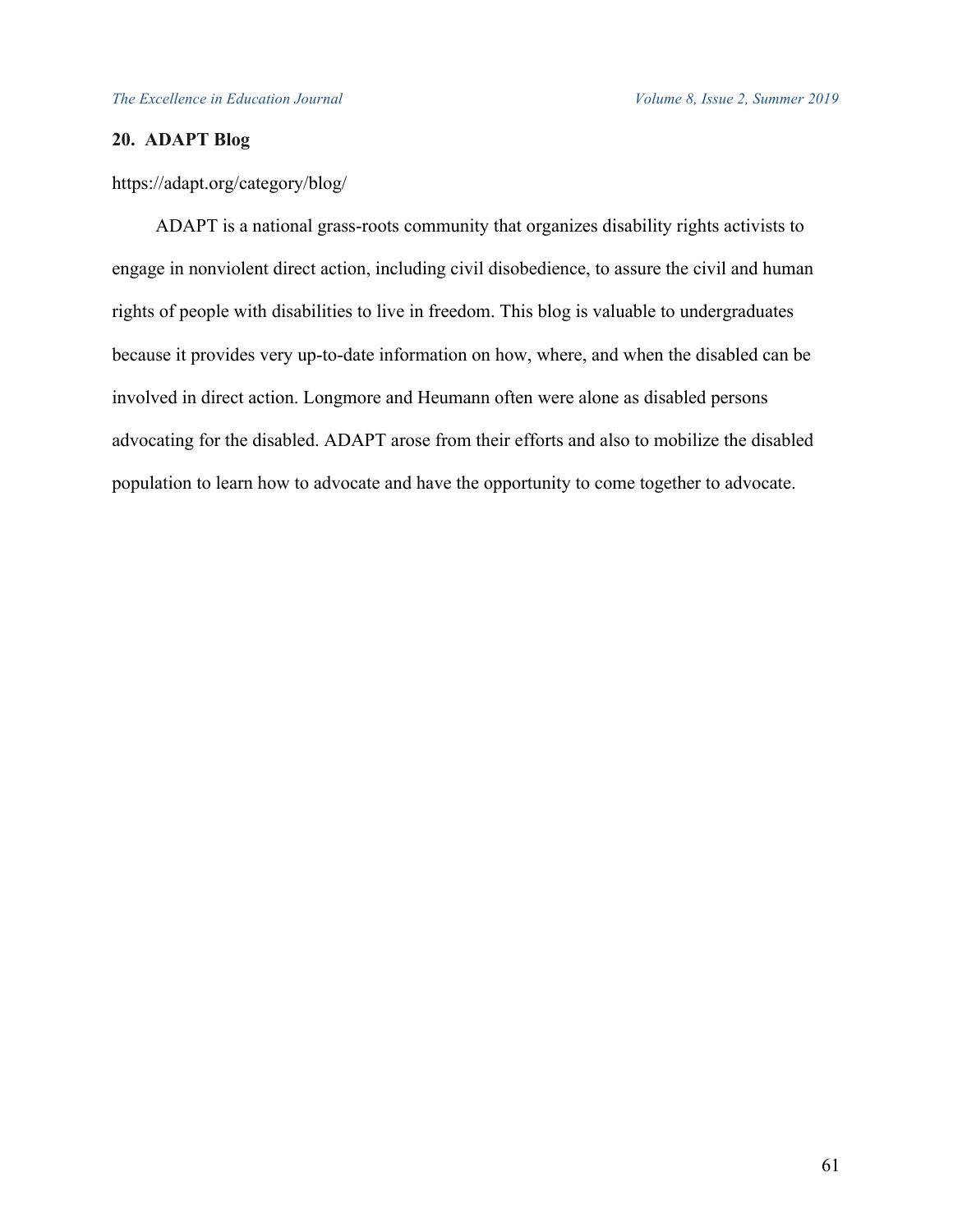## References

ADAPT. *Blog*. Retrieved August 1, 2019 from https://adapt.org/category/blog/

United States Department of Justice. *Americans with disabilities act of 1990.* Retrieved from https://www.ada.gov/cguide.htm#anchor62335

Anderson, N. (2014, April 8). Abraham Lincoln founder of Gallaudet University. *The Washington Post.* Retrieved from

https://www.washingtonpost.com/local/education/gallaudet-university-marks-150-yearssince-lincoln-signed-a-bill-for-deaf-higher-education/2014/04/08/ae77a548-bf47-11e3 b574-f8748871856a\_story.html?utm\_term=.8721016e5c60

- Brown Foundation. (2019). *Oliver Brown and the Brown v. Board of Education reader's theater script.* Retrieved from https://brownvboard.org/content/brown-case-brown-v-board
- Castellanos, D. (2016). *Millersville University graduation speech*. Retrieved August 1, 2019 fromhttps://pihec.com/daniel-castellanos-first-integrated-studies-graduate-at-millersvilleuniversity/
- Elks, M., Bechtel, J., Licata, A., Neuville, T. (2019). *A passion for full inclusion: Integrated studies at Millersville University.* Independently published book.

Heuman, J. (2018). *TED talk*. Retrieved from https://www.ted.com/speakers/judith\_heumann

- International Social Role Valorization Association. *Homepage.* Retrieved August 1, 2019 from https://socialrolevalorization.com
- National Women's History Museum. (2019). *Dorothea Dix, pioneer in disability rights.* Retrieved from https://www.womenshistory.org/education-resources/biographies/dorotheadix
- Paul Longmore Institute. *Twitter feed.* Retrieved August 1, 2019 from https://twitter.com/longmoreinst?lang=en